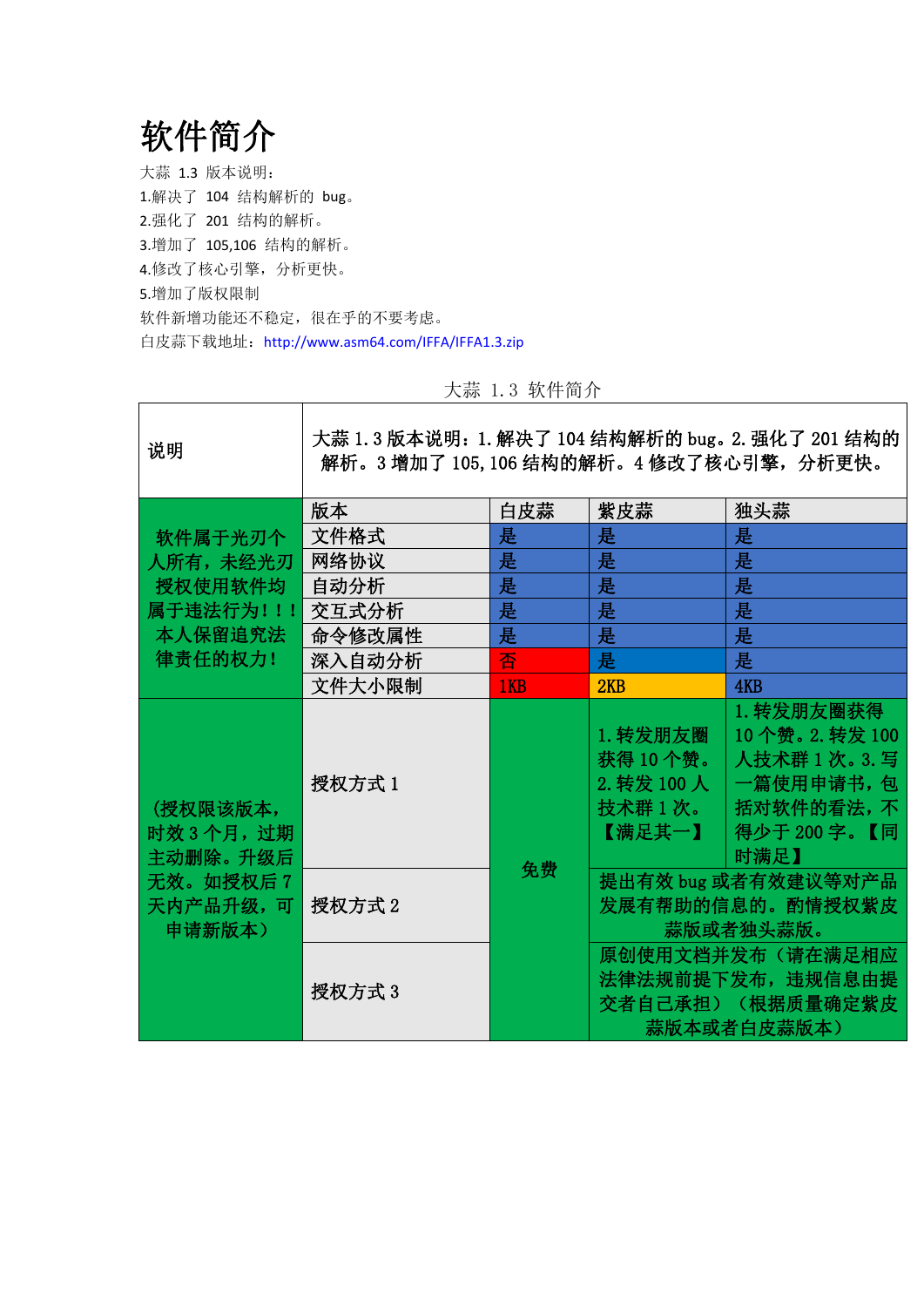## 使用简介

下面用一个例子来演示大蒜

样本为画图板生成的 32\*16 的图片,3 种不同颜色。(该例子白皮蒜无权测试,需要使用紫 皮蒜和独头蒜方可)

1 启动软件,输入样本路径。点击载入

大蒜(交互式样本分析系统) by 光刃 www.asm64.com/IFFA

| 全自动分析AT  |          |                                  |            | 手动分析MTG虽行设置)    |                          | 交互式分析(开发中) |            |            |
|----------|----------|----------------------------------|------------|-----------------|--------------------------|------------|------------|------------|
| 全自动分析    |          | 4<br>结构大小<br>偏移<br>} Y= 厂 洞 f(a) |            | <b>BYTE</b>     | <b>NUM</b>               | $\{S\}$    |            |            |
|          | 深入分析     |                                  |            | <b>OffsetOf</b> | <b>NUM</b>               | M          | <b>BIT</b> | <b>STR</b> |
| 半自动分析AMT |          |                                  |            |                 |                          | nSB        | LOOP       | ALL        |
| $S-R$    | $S-A$    |                                  | Static     | $S_{0}^{n}$     | Static                   |            | Al小精灵      | 矛盾位置       |
| $S_R+$   | CRC      | BIT                              | <b>STR</b> | M               | <b>HEX</b><br><b>BIT</b> |            |            |            |
| nSB      | OffsetOf | LOOP                             | M          | C 默认            | ○大尾<br>C 小尾              | DNA精简      | DNA精简[t]   | DNA优化      |

## 2 选择全自动分析。

大蒜 (交互式样本分析系统) by 光刃 www.asm64.com/IFFA



3 完成分析后,选择深入分析(白皮蒜无该使用权)。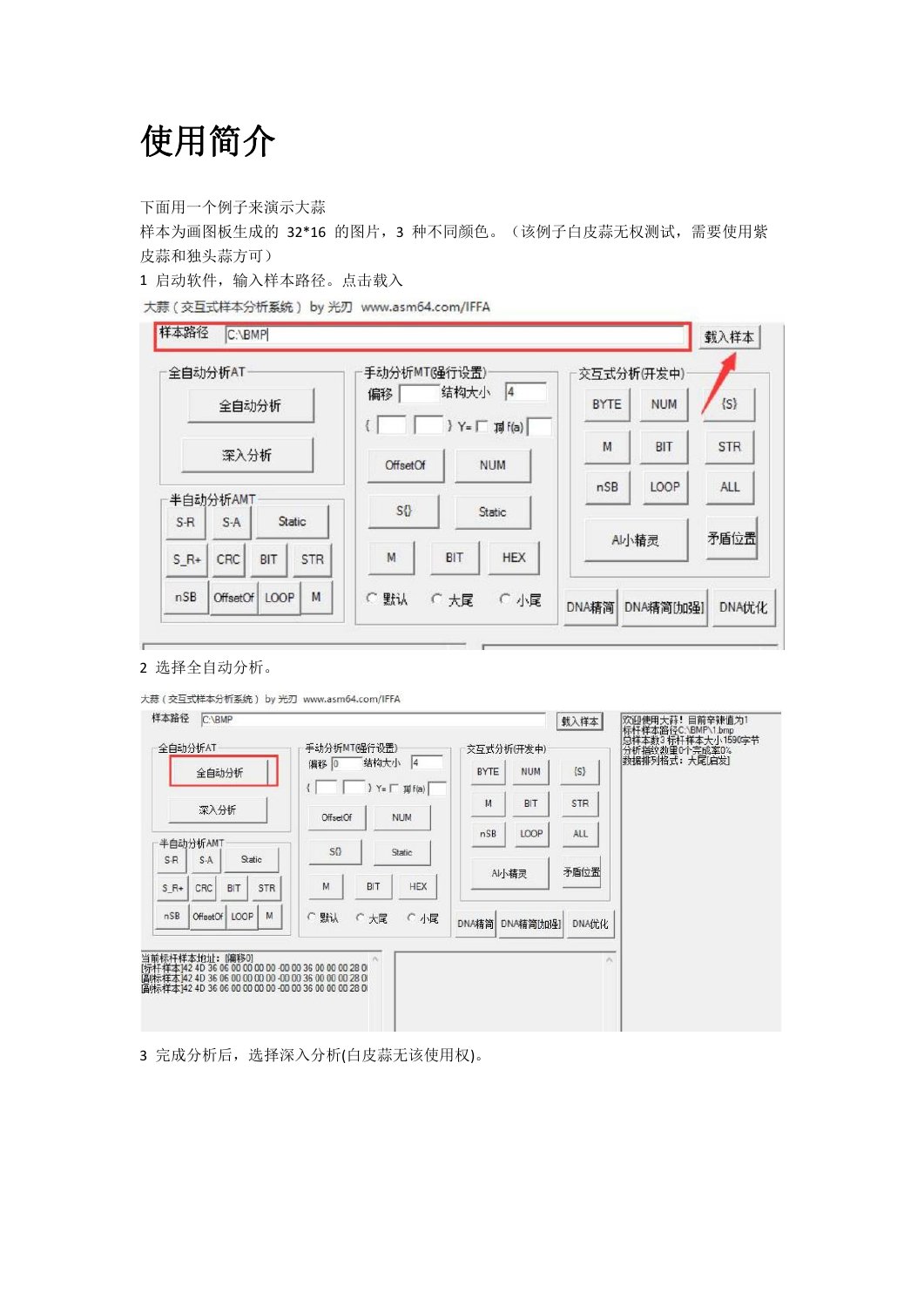:蒜 (交互式样本分析系统) by 光刃 www.asm64.com/IFFA



大蒜(交互式样本分析系统) by 光刃 www.asm64.com/IFFA



<sup>5</sup> 生成的 pit 脚本如下

<?xml version="1.0" encoding="utf-8"?><Peach xmlns="http://peachfuzzer.com/2012/Peach"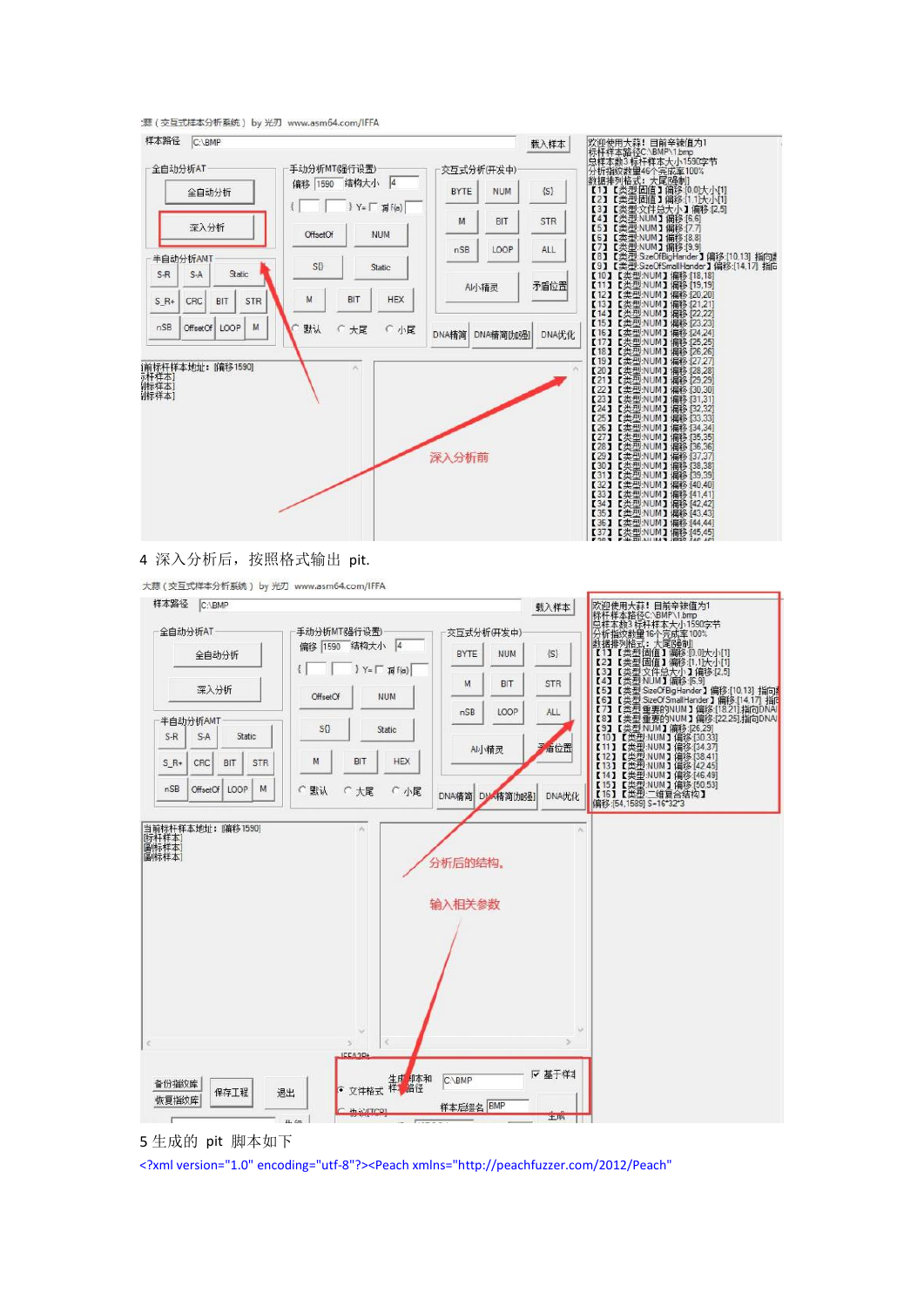```
xmlns:xsi="http://www.w3.org/2001/XMLSchema-instance" xsi:schemaLocation="http://peachfuzzer.com/2012/Peach ../peach.xsd">
<DataModel name="IFFA_data">
<!--write by IFFA..www.asm64.com QQ 群: 539069279 关注微信公众号 IFFA64 获取最新信息。 -->
<!--Create time 2021-10-5 14:7-->
<Block name = "1">
<Blob valueType = "hex" token="true" mutable="false" length = "1" value = "42 " />
<Blob valueType = "hex" token="true" mutable="false" length = "1" value = "4D " />
<Number size = "32" mutable="false">
<Relation type = "size" of = "IFFA_data"
/>
</Number>
<Number size="32" />
<Number mutable="false" size="32" >
<Relation type="size" of="1" />
</Number><Block name = "2">
<Number mutable="false" size="32" >
<Relation type="size" of="2" />
</Number>
<Number mutable="false" size="32" >
<Relation type="size" of="X54" />
</Number>
<Number mutable="false" size="32" >
<Relation type="size" of="Y54" />
</Number>
<Number size="32" />
<Number size="32" />
<Number size="32" />
<Number size="32" />
<Number size="32" />
<Number size="32" />
<Number size="32" />
</Block>
</Block>
<Block name="X54" minOccurs="1" maxOccurs="16" >
<Block name="Y54" minOccurs="1" maxOccurs="32" >
<Blob valueType="hex" length="3"
/>
</Block>
</Block>
</DataModel>
```